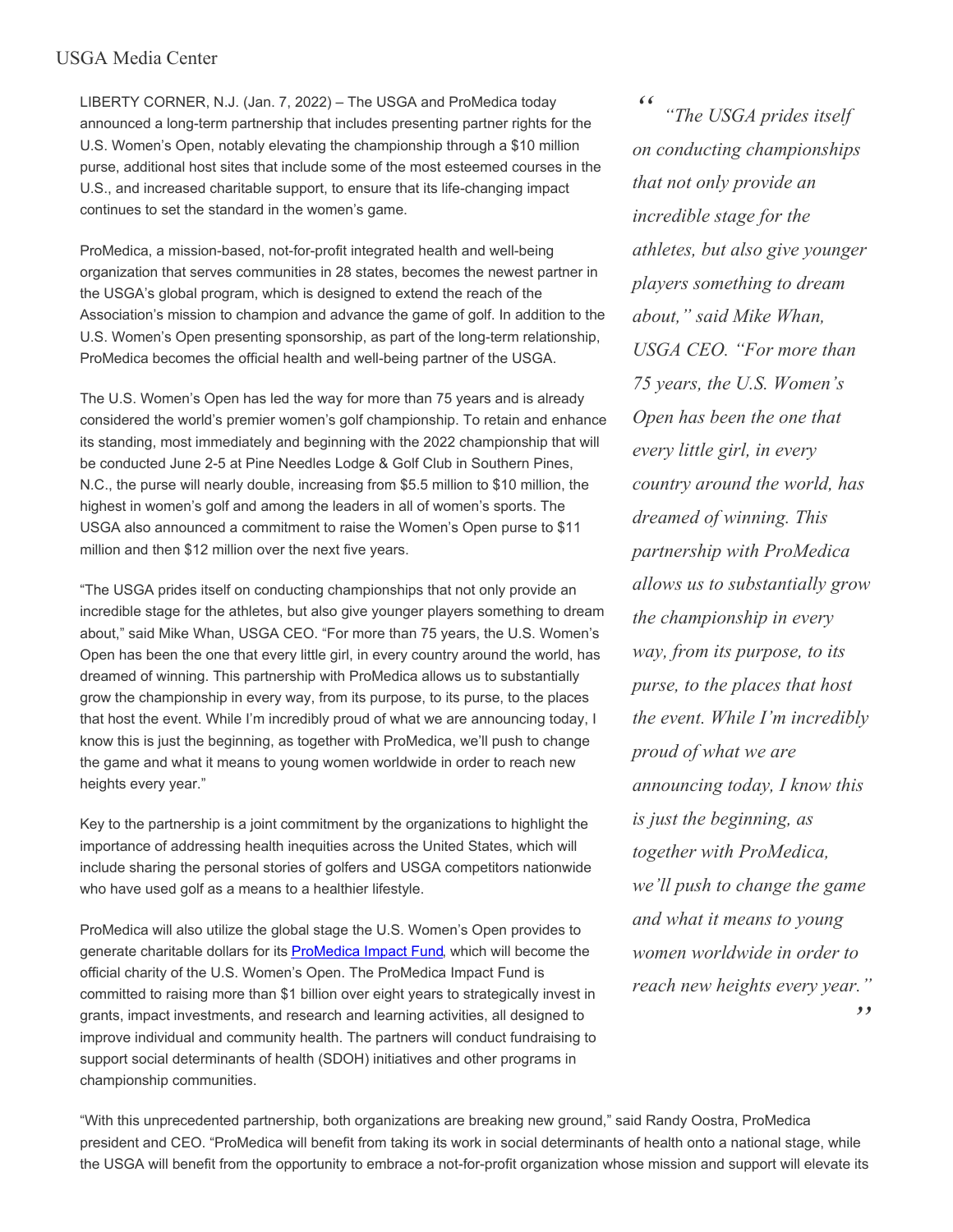signature women's event.

"You simply cannot talk about improving the health and well-being of all individuals without talking about the disproportionate impact of social determinants of health on women. The U.S. Women's Open is a perfect platform for bringing this message to a much broader audience," said Oostra.

As a piece of the partnership, ProMedica will provide on-site medical services at several USGA championships, as well as deliver health and well-being experiences for fans on-site and throughout host communities.

The USGA today also named five additional U.S. Women's Open host sites: The Riviera Country Club in Pacific Palisades, Calif. (2026); Inverness Club in Toledo, Ohio (2027); Pinehurst Resort & Country Club in Village of Pinehurst, N.C. (2029); Interlachen Country Club in Edina, Minn. (2030); and Oakland Hills Country Club in Bloomfield Hills, Mich. (2031 and 2042). The championship is set to visit some of the game's iconic venues over the coming years:

| 2022        | Pine Needles Lodge & Golf Club  |
|-------------|---------------------------------|
| 2023        | Pebble Beach Golf Links         |
| 2024        | Lancaster Country Club          |
| 2025        | Erin Hills                      |
| 2026        | The Riviera Country Club        |
| 2027        | <b>Inverness Club</b>           |
| 2028, 2038  | Oakmont Country Club            |
| 2029        | Pinehurst Resort & Country Club |
| 2030        | Interlachen Country Club        |
| 2031, 2042  | Oakland Hills Country Club      |
| l2034. 2046 | lMerion Golf Club               |
|             |                                 |

## **VISUAL [ASSETS](https://digitalarchives.usga.org/app/api/order/index.html#!/login/share/5f16ae895f8b4fb79401bf571c64aa1d/false/asset/e791ed350ff04f2c931b215e2b3cdec2/Jan.+7+Announcement+-+USWO)**

The Riviera [Country](https://mediacenter.usga.org/download/USGA+Championships+at+Riviera.pdf) Club, designed by George C. Thomas Jr. and William Bell and opened in 1926, will host its fourth USGA championship. Ben Hogan won the first of his four U.S. Open Championships in 1948 at Riviera. The club, which was most recently redesigned in 1992 by Bill Coore and Ben Crenshaw, has also hosted the 1998 U.S. Senior Open and 2017 U.S. Amateur.

[Inverness](https://mediacenter.usga.org/download/USGA+Championships+at+Inverness.pdf) Club is located in Toledo, Ohio, home of ProMedica, and has previously hosted eight USGA championships, including four U.S. Opens. Inverness was founded in 1903 and its current course was designed by Donald Ross in 1916. Among its historic moments, Inverness is where four-time champion Bob Jones first competed in a U.S. Open, and it most recently hosted the 2019 U.S. Junior Amateur and the 2021 Solheim Cup. The club will also host the 2029 U.S. Amateur. Andrew Green completed a restoration of the Ross design in 2018.

[Pinehurst](https://mediacenter.usga.org/download/USGA+Championships+at+Pinehurst.pdf) No. 2, site of the 2024 and 2029 U.S. Open Championships, will host its second "back-to-back" championships in 2029. This will be the second U.S. Women's Open at Pinehurst, with Michelle Wie West earning her first major championship there in 2014. Pinehurst, which was named the Association's first anchor site in September 2020, has hosted 10 USGA championships, and is set to host five additional U.S. Opens over the next 25 years.

[Interlachen](https://mediacenter.usga.org/download/USGA+Championships+at+Interlachen.pdf) will host its second U.S. Women's Open and sixth USGA championship overall. The 2030 U.S. Women's Open will be played on the 100th anniversary of Bob Jones's U.S. Open victory at Interlachen, where his victory set the stage for Jones to secure the Grand Slam later in 1930 at Merion. The club has also hosted the 1935 U.S. Women's Amateur, the 1986 U.S. Senior Amateur, the 1993 Walker Cup and the 2008 U.S. Women's Open, won by Inbee Park. Interlachen has retained Andrew Green to do restorative work to its Donald Ross design beginning in 2023.

[Oakland](https://mediacenter.usga.org/download/USGA+Championships+at+Oakland+Hills.pdf) Hills will host its 12th USGA championship and first U.S. Women's Open. It will become the fifth club to have hosted a U.S. Open, U.S. Women's Open, U.S. Amateur and U.S. Women's Amateur, with Pebble Beach set to do so in 2023. The South Course, which has hosted six U.S. Opens, was designed by Donald Ross and opened in 1918. It was renovated by Robert Trent Jones (1950), Rees Jones (2006) and Gil Hanse (2021).